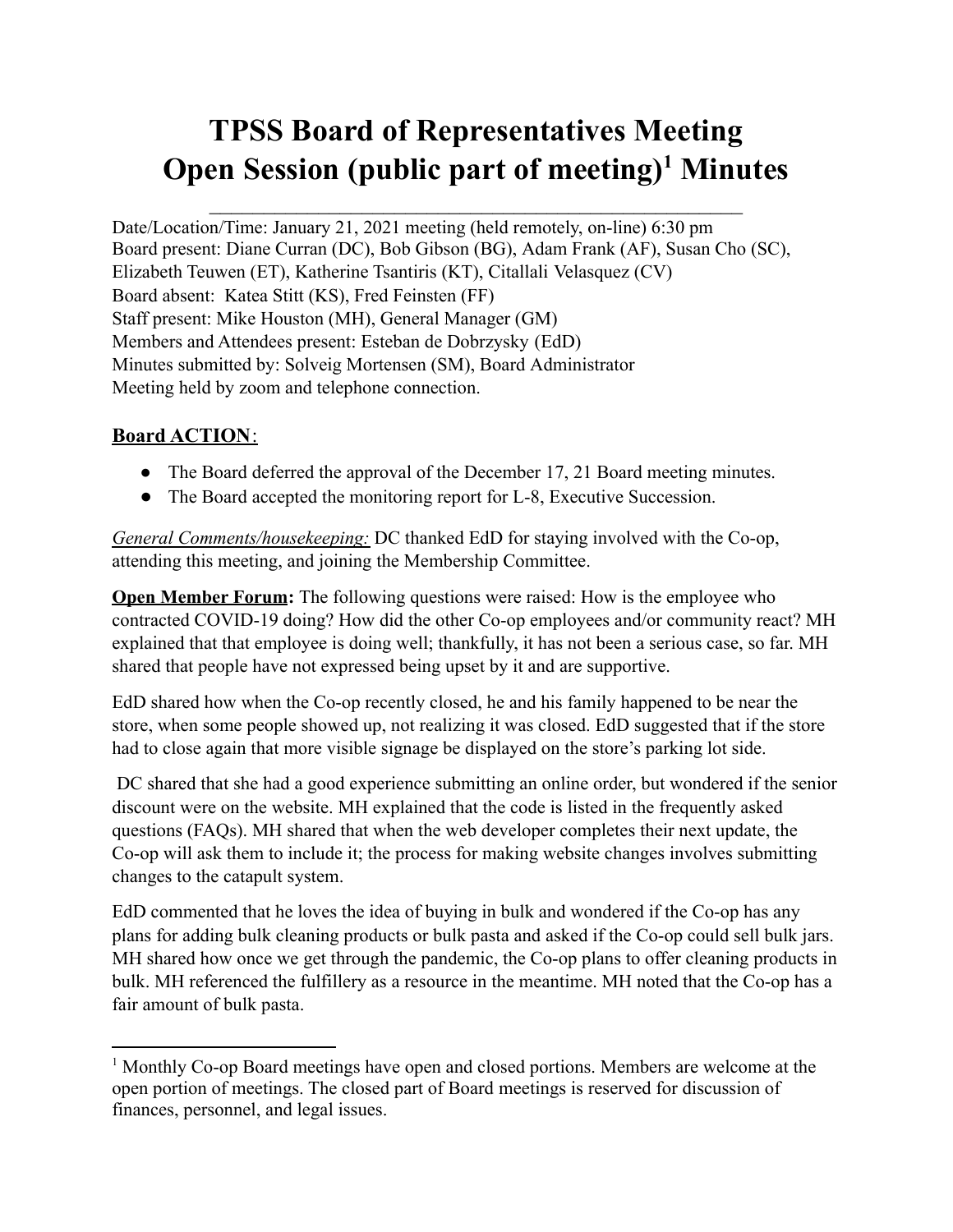### **GM Updates:**

**L-8 Executive Succession:** DC gave the feedback that she appreciated receiving the organizational chart and summarized that the report verifies that the Co-op has a back-up staff for the role of general manager and that if there were a greater need the Co-op would work with the Columinate consultant to determine next steps. The Board offered no other comments and accepted the report.

#### **Board Business:**

#### **Committee updates: MCAC, NC, PC, PRC, BDC, RPC:**

*Confirm committee assignments:* DC sent a list of the committee assignments prior to the meeting and shared how each Board member was on at least one committee. CV and BG joined the Expansion Committee. DC planned to send a revised Board committee list. SM planned to provide committee rosters with meeting information.

*Membership and Community Af airs Committee (MCAC):* The Board approved the MCAC proposal to hold educational events at every quarter (March, June, and September). Meetings will be held separately from board meetings except for the end of the year, when the Board would include an educational event in the Board meeting itself. Board members agreed that the December 2020 Board meeting was a positive experience and proposed that the Board consider holding educational events quarterly. The Board discussed a plan for the Co-op.

*Policy Committee:* SC reported that she and ET spoke but the PC did not make any decisions on the policy register. In looking at the tasks listed on the topical calendar, the Board recognized the vast work of reviewing the Co-op's policies that this Committee does. DC planned to send her updates on L-2 to the Policy Committee.

*All committees:* DC asked all the Board committees to meet before the next Board meeting, review their charter, revise it if needed, and complete a topical calendar for each committee.

*CBLD/CDS sign-up:* CV and ET confirmed that they signed up for a CBLD 101 training. DC encouraged Board members to participate in CBLD/CDS trainings and events, which are free to Columinate members and very educational. BG agreed with her assessment. DC and BG encouraged the Board to consider taking the four week CBLD training in March.

*Retreat Planning Update:* BG reviewed the plan for the retreat's agenda and reminded Board members of the materials they should review beforehand. Board and MH agreed on \$35 vouchers for meals.

Meeting adjourned 7:15pm

Board Representatives' Committee Memberships:

Membership and Community Affairs Committee: (FF Chair) FF, DC, KT, ET, EdD\*(non Board member) \*Esteban de Dobrzysky Finance and Audit Committee: (AF Chair) AF, SC, BG, KT, CV (DC, ET as ex-officios)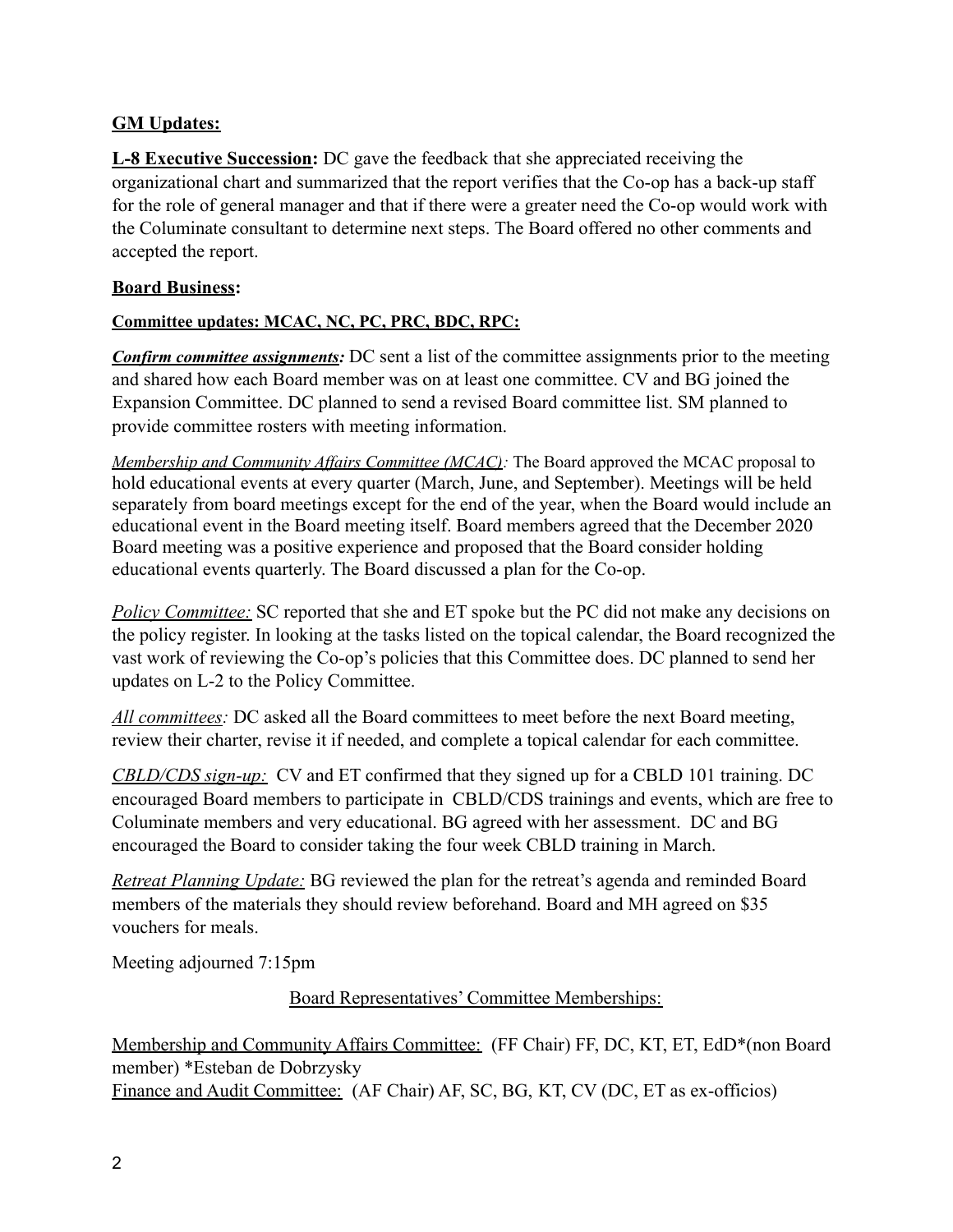Personnel Committee: (DC Chair) DC, KS Policy Committee: (SC Chair) SC, AF, KT Nominations Committee: (BG Chair) BG, FF, CV Junction Committee:(FF Chair) FF, DC, BG, KS, ET Expansion Committee: (AF Chair) AF, SC Board Development Committee: DC, AF (chair position shared)

#### **Term 2020-2021 Meeting Attendance:**

|                  | Dec    | Jan    |
|------------------|--------|--------|
| Cho              | *      | *      |
| Curran           | $\ast$ | $\ast$ |
| Feinstein        | *      | Ex     |
| Frank            | *      | *      |
| Gibson           | $\ast$ | $\ast$ |
| Stitt            | Ex     | Ex     |
| Teuwen           | $\ast$ | $\ast$ |
| <b>Tsantiris</b> | $\ast$ | $\ast$ |
| Velasquez        | $\ast$ | $\ast$ |

(Ex=excused)

(Re=Resigned)

#### **Board Terms:**

| Board<br>Representative | Term:                      | Term<br>Ends: |
|-------------------------|----------------------------|---------------|
| Cho                     | 3 years (consecutive term) | 2022          |
| Curran                  | 3 years (consecutive term) | 2023          |
| Feinstein               | 3 years (consecutive term) | 2022          |
| Frank                   | 3 years (consecutive term) | 2023          |
| Gibson                  | 2 years                    | 2021          |
| Stitt                   | 3 years                    | 2021          |